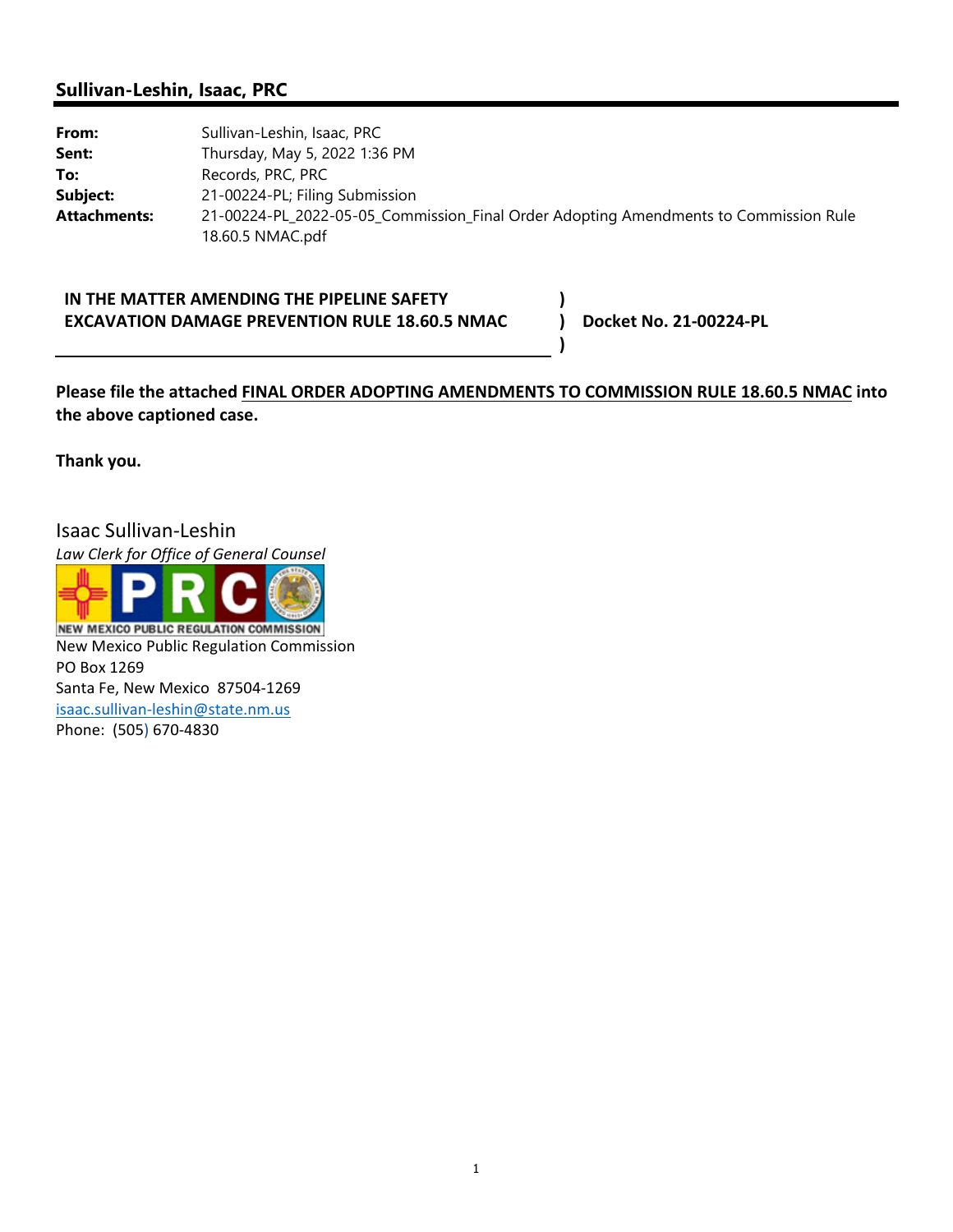### **BEFORE THE NEW MEXICO PUBLIC REGULATION COMMISSION**

#### **IN THE MATTER AMENDING THE PIPELINE SAFETY ) EXCAVATION DAMAGE PREVENTION RULE 18.60.5 ) Docket No. 21-00224-PL NMAC )**

## **FINAL ORDER ADOPTING AMENDMENTS TO COMMISSION RULE 18.60.5 NMAC**

**THIS MATTER** comes before the New Mexico Public Regulation Commission (the "Commission") upon the Commission's own motion and in consideration of the written comments filed in this docket and the comments made at the public comment hearing in this matter.

Whereupon, being duly informed,

### **THE COMMISSION FINDS AND CONCLUDES:**

1. Pursuant to the New Mexico Constitution, Article XI, § 2*,* the Public Regulation Commission Act, NMSA 1978, § 8-8-4; the Public Utility Act, NMSA 1978, § 62-14-10; and the Pipeline Safety Act, NMSA 1978, § 70-3-13; the Commission has jurisdiction to promulgate amendments pertaining to the Pipeline Safety Excavation Damage Prevention Rule ("PSEDP Rule"), 18.60.5 NMAC.

2. In its Order Initiating Proposed Rulemaking and Notice of Proposed Rulemaking, filed on January 5, 2022, the Commission found that it was in the public interest to provide notice of a rulemaking to amend or repeal and replace Commission Rule 18.60.5 NMAC, proposing changes to the PSEDP Rule to convert New Mexico from being a "clock state" to a "midnight state" for purposes of utility line location requests. The order included a Proposed Rule.

Final Order Docket No. 21-00224-PL Page **1** of **5** 3. On January 27, 2022, the Commission filed in this docket its Affirmation that Notice of Proposed Rulemaking *[etc.],* attesting that the Notice of Proposed Rulemaking ("NOPR") was published in the New Mexico Register and two newspapers of general circulation and that the NOPR and proposed rule language was provided to the public pursuant to the State Rules Act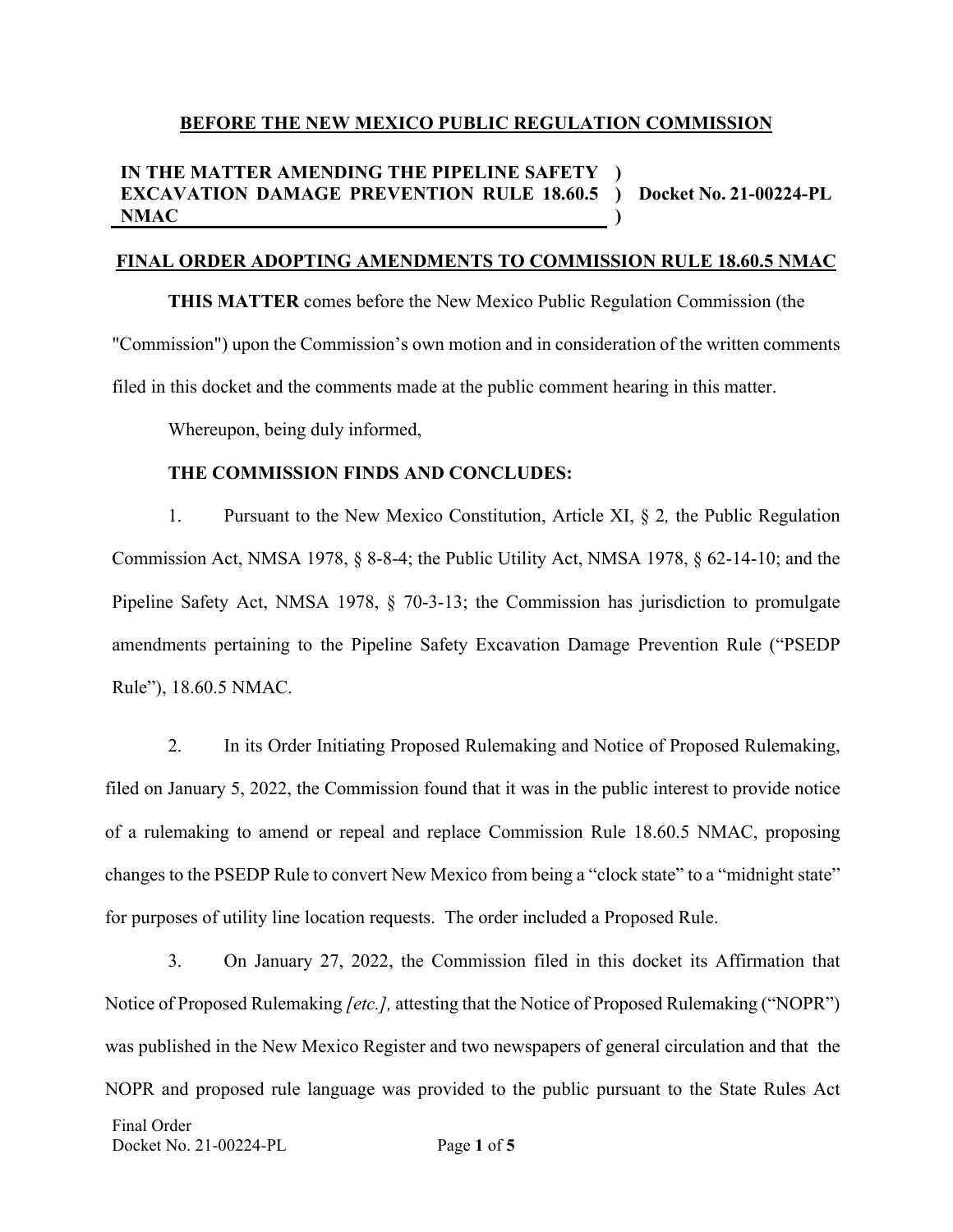(Section 14-4-2 NMSA 1978) and the Public Regulation Commission Act (Section 8-8-15 NMSA

1978). The Affirmation stated that:

3. The NOPR was published in Volume XXXIII, Issue 2 of the New Mexico Register on January 25, 2022. A copy the Affidavit of Publication of the NOPR in the New Mexico Register is attached to this Affirmation as Exhibit 2.

4. The NOPR was published in the Albuquerque Journal, a newspaper of general circulation in the State of New Mexico, on January 16, 2022. A copy of an Affidavit of Publication of the NOPR in the Albuquerque Journal is attached to this Affirmation as Exhibit 3.

5. The NOPR was published in the Las Cruces Sun News, a newspaper of general circulation in the State of New Mexico, on January 14, 2022. A copy of an Affidavit of Publication of the NOPR in the Las Cruces Sun News is attached to this Affirmation as Exhibit 4.

6. I affirm that I posted a copy of the Order and the Rulemaking Materials on the NMPRC website on January 11, 2022 on the NMPRC website at URL: https://www.nmprc.org/rulemaking-proceedings/. A screenshot of these URLs showing that links to the NOPR and Rulemaking Materials were posted and active as of January 11, 2022 is attached to this Affirmation as Exhibit 5.

7. I affirm that I posted the NOPR and rule language on the New Mexico Sunshine Portal on January 11, 2022. A screenshot and a printout from the Sunshine Portal website from January 11, 2022 showing the Sunshine Portal posting active on that day is attached to this Affirmation as Exhibit 6.

8. I affirm that the Order was submitted to the NMPRC Records Bureau for filing in NMPRC Docket 21-00224-PL on January 5, 2022. I further declare that by submitting the Order to the NMPRC Records Bureau for filing it caused a copy of the Order to be made available in all agency offices. A copy of the filing submission email is attached to this Affirmation as Exhibit 7.

9. I affirm that the service list for NMPRC docket number 21-00224-PL includes a complete list of electronic mailing addresses of all persons who have made a written request for notice from the agency of announcements addressing the subject of the rulemaking proceeding and all persons who have participated in the rulemaking who have provided an electronic mail or postal address to the agency. I affirm that I sent a copy of the Order to every email and postal address listed on the service list for NMPRC docket number 21-00224-PL on January 5, 2022 A copy of the email transmitting the Order to all email addresses on the list is attached to this Affirmation as Exhibit 8.

10. I affirm that I provided a copy of the NOPR and rule language to the New Mexico Legislative Council Service via e-mail on January 11, 2022. A copy of the email to the Legislative Council Service is attached to this Affirmation as Exhibit 9.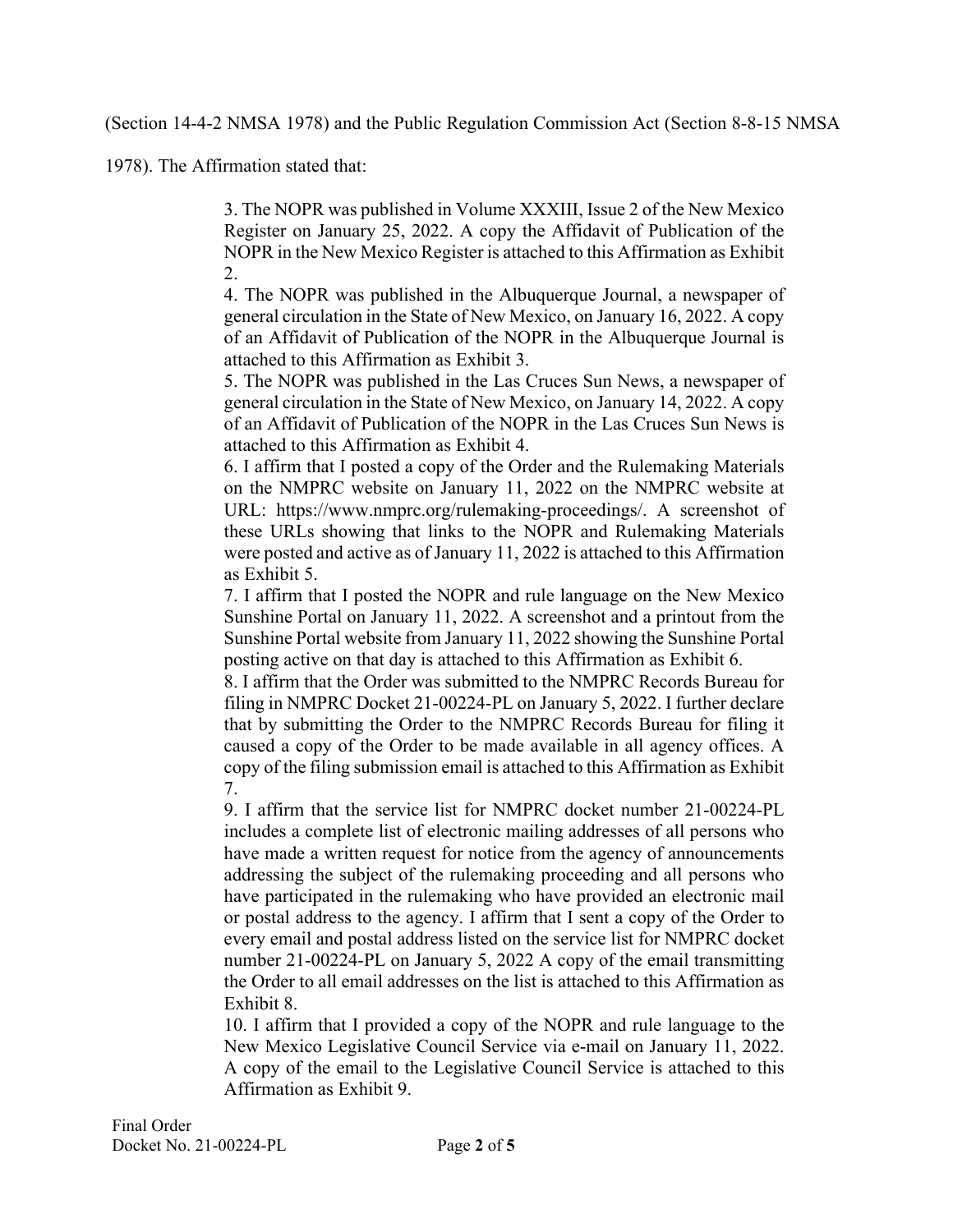4. The NOPR provided notice that a public hearing on the proposed amendments would be held on April 5, 2022 at 2:00 p.m. via the Zoom platform. In addition, the NOPR provided notice of a March 15, 2022 deadline for submission of written initial comments and a March 29, 2022 deadline for the submission of written response comments.

5. On March 15, 2022 the Commission received written initial comments from the following: a) New Mexico Gas Company ("NMGC"), b) CenturyLink and c) Pipeline Safety Bureau of the Commission ("Staff").

6. NMGC stated they had reviewed the Proposed Rule and supported all changes to 18.60.5 NMAC.

7. CenturyLink had no comments on the specific proposed revisions but expressed its reasons in full support of the midnight rule changes.

8. On March 29, 2022, written response comments were filed by NMGC and Staff.

9. NMGC stated its support of Staff's additional modifications to Section 18.60.5.16 NMAC.

10. On April 5, 2022, NMGC, IACX Energy, New Mexico Utility Contractors Association, and Staff attended the public hearing via the Zoom platform.

11. All parties who participated in the public hearing expressed their full support for the proposed changes.

12. Issues and suggested changes presented by the interested persons and Staff are summarized per issue below;

13. **Earth-moving operations included under the PSEDP Rule:** Staff suggested additional proposed amendment language for section 18.60.5.16, adding the phrase "with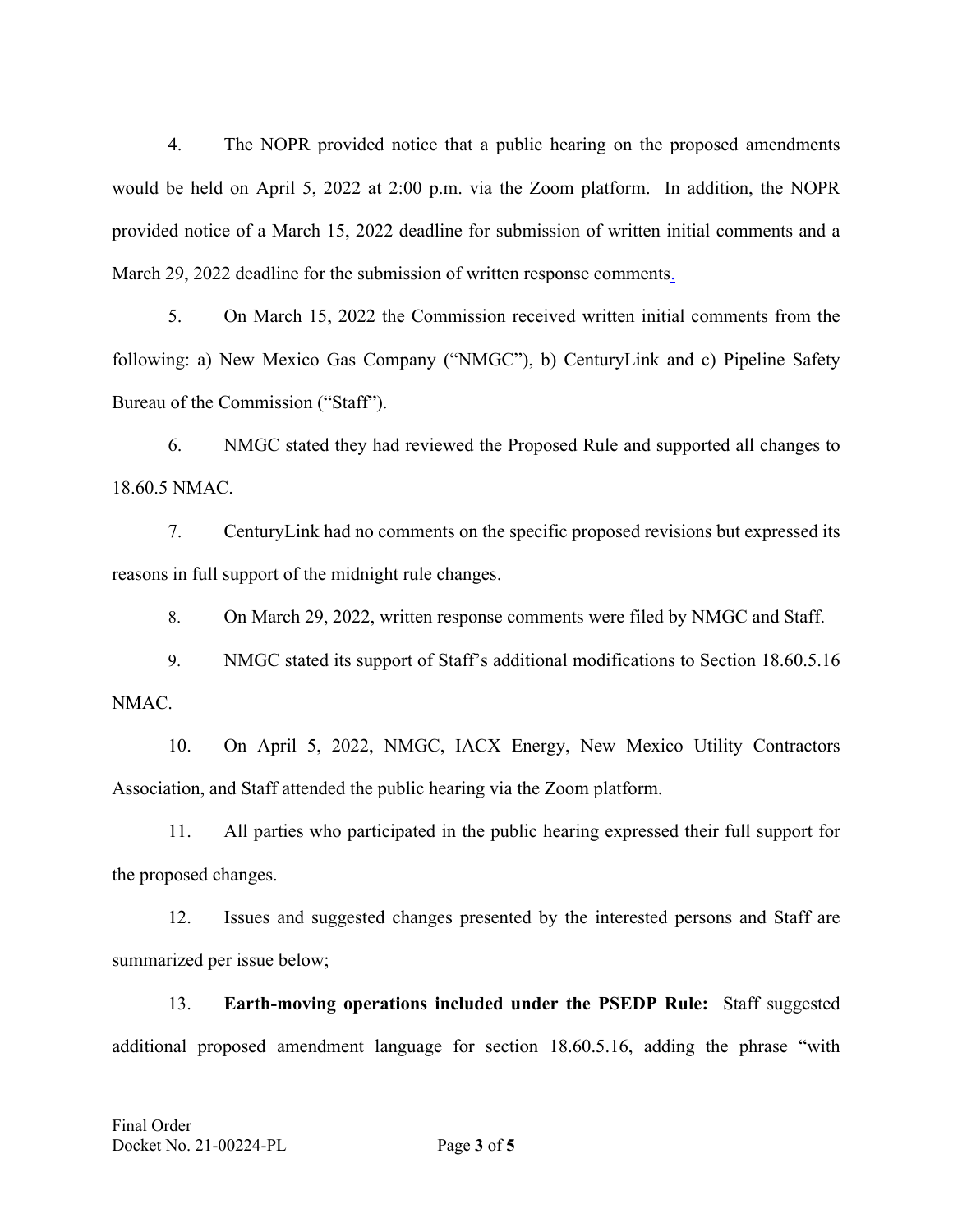mechanical or non-mechanical equipment" in order to clarify that certain earth-moving operations

are included under the PSEDP Rule as follows;

18.60.5.16 **EMERGENCY EXCAVATION AND DAMAGE REPORTING PROCEDURE:** This section applies whenever failure of or damage to underground facilities or public infrastructure requires emergency excavation as defined in Subsection E of 62-14-2 NMSA 1978 and excavation shall be promptly commenced, ideally within 24 hours.

**A. Excavators**. An excavator who damages an underground facility while excavating with mechanical or non-mechanical equipment shall exercise prudence and shall:

(1) stop excavating immediately;

(2) call 911 if appropriate and the operator of the damaged underground facility and 811 to report the damaged facility;

(3) secure the site and direct people and traffic a safe distance away from the site of the damage;

(4) not leave the scene until authorized by an emergency responder or the operator of the damaged underground facility; an excavator may leave the scene without such authorization only if the excavator has made reasonable, if unsuccessful, efforts to contact the affected UFOs and has safely secured the site;

(5) not resume work within an unsafe distance of the damage until authorized by the operator of the damaged underground facility

14. The Commission concurs with Staff that Section 18.60.5.16 should be adopted as

amended. The Commission finds that Staff's recommendations clarify that certain earth-moving operations are covered under the PSEDP Rule.

## **IT IS THEREFORE ORDERED:**

A. The Commission hereby adopts the amended proposed changes to NMPRC Rule

18.60.5 NMAC indicated as redlined changes in Exhibit A hereto (the "Amended Rule").

B. The Amended Rule shall be filed and published at the earliest opportunity in the

New Mexico Register, as required by the State Rules Act, NMSA 1978, Sections 14-4-1 to -11

(2017). This Order and the Amended Rule shall also be provided to the public in accordance with

the State Rules Act.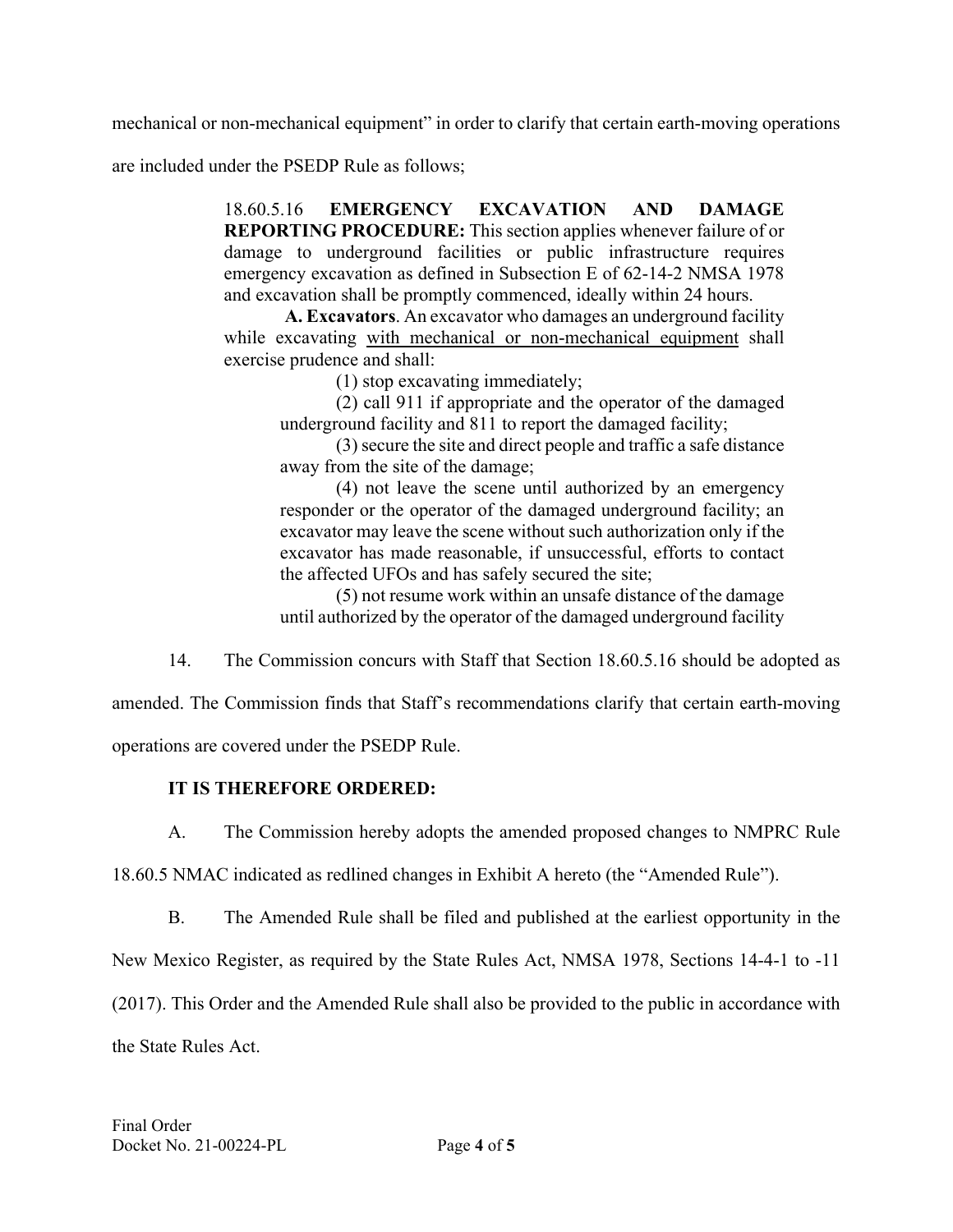C. The Commission's Office of General Counsel is authorized to make nonsubstantive formatting and proofreading changes to Exhibit A, as necessary, prior to publication.

E. Copies of this final order adopting a new rule shall be mailed or emailed, along with copies of the new rule, to all persons and entities appearing on the Certificate of Service as it exists at the time of issuance of this Order, to all commenters in this case, and to all individuals requesting such copies.

F. This Final Order is effective immediately.

**ISSUED under the Seal of the Commission at Santa Fe, New Mexico, this 4th day of May, 2022.**

# **NEW MEXICO PUBLIC REGULATION COMMISSION**

## */s/ Cynthia B. Hall, electronically signed* **CYNTHIA B. HALL, COMMISSIONER DISTRICT 1**



*/s/ Jefferson L. Byrd, electronically signed* **JEFFERSON L. BYRD, COMMISSIONER DISTRICT 2**

*/s/ Joseph M. Maestas, electronically signed*  **JOSEPH M. MAESTAS, COMMISSIONER DISTRICT 3**

*/s/ Theresa Becenti-Aguilar, electronically signed* **THERESA BECENTI-AGUILAR, COMMISSIONER DISTRICT 4**

*/s/ Stephen Fischmann, electronically signed* **STEPHEN FISCHMANN, COMMISSIONER DISTRICT**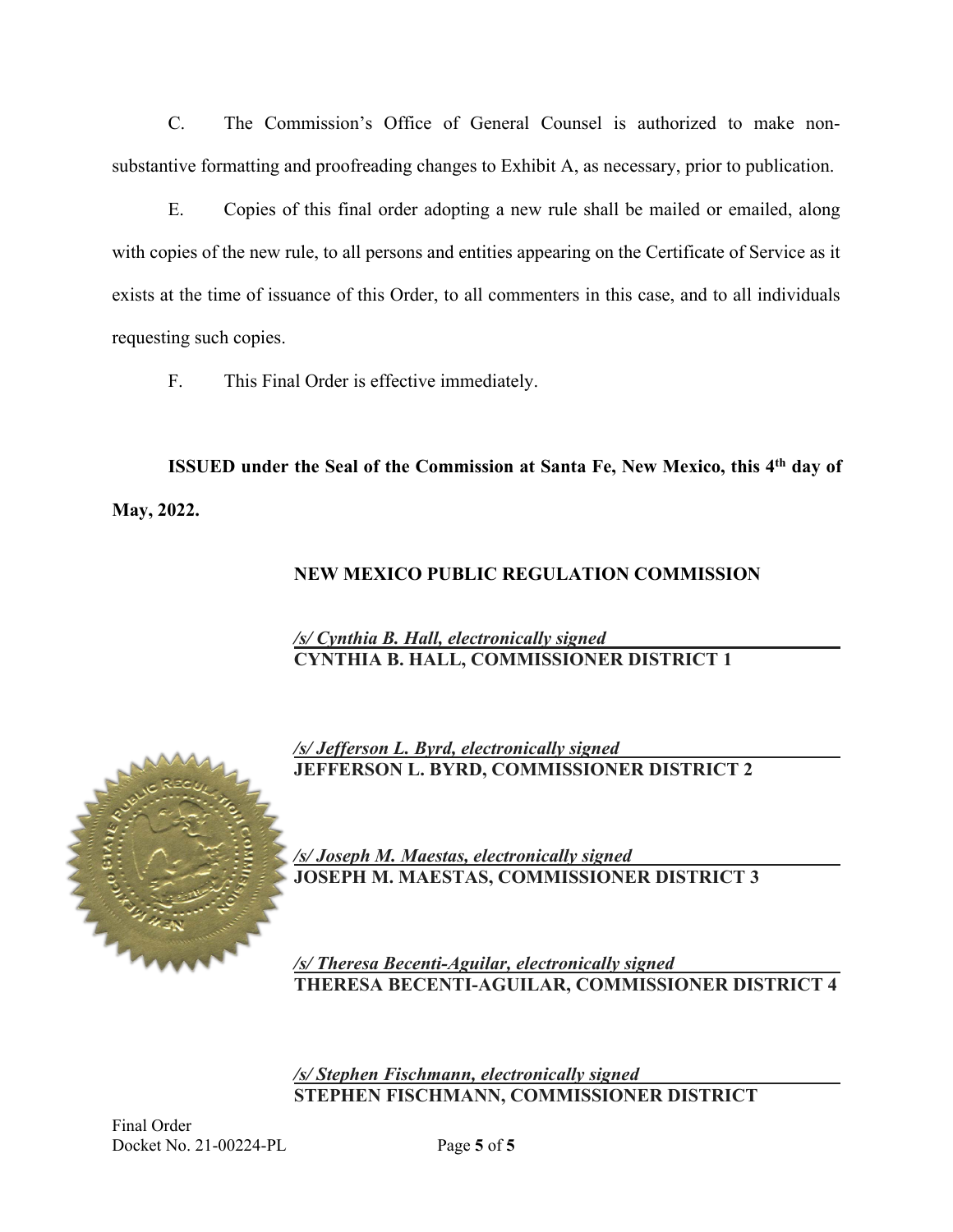**This is an amendment to 18.60.5 NMAC, Sections 7, 8, 12, 13, 15, 16, 17, 19 and 22, effective June 7, 2022.**

#### **(Office of General Counsel may make non-substantive changes prior to publication as required by State Records and Archives)**

**18.60.5.7 DEFINITIONS**: In addition to the definitions in Section 62-14-2 NMSA 1978, 18.60.2.7 NMAC and 18.60.4.7 NMAC, as used in this rule:

 [**A. access information** means a telephone number, a facsimile number, an email address, and, if available, a web site address;

**B. bid locate** means the marking of underground facilities at the request of a project owner for the purpose of providing information to persons bidding on a project;

**C. design locate** means the marking of underground facilities at the request of a project owner or project engineer for the purpose of providing information to persons designing a project;

**D. emergency locate** means the marking of underground facilities at the request of a person for an underground facility owner as soon as practical, ideally within 2 hours for the purpose of an emergency excavation;

**E. excavation locate** means the marking of underground facilities for the purpose of providing information at the request of an excavator planning to commence excavation for the excavator's project;

**F. holiday** means the day New Mexico state government observes New Year's Day, Martin Luther King, Jr's, Birthday, Memorial Day, Independence Day, Labor Day, Columbus Day, Veteran's Day, Thanksgiving Day, President's Day, and Christmas Day;

**G. mechanical vacuum excavation** is deemed an appropriate non-mechanical method of excavating safely around underground facilities provided that the equipment has been specifically designed and built for this purpose and is operated in accordance with practices that provide appropriate levels of worker and public safety and prevent damage to buried facilities.

**H. non-member UFO** means a private underground facility owned by a homeowner and operated and located on a residential property or not subject to the jurisdiction of the commission;

**I. project owner** or **project engineer** means the owner of a project involving excavation or the person designated by the owner to be in charge of the project involving excavation;

**J. road maintenance** means routine grading and resurfacing of the earth and gravel surface, but not the subbase, of a roadway for the purpose of maintaining the surface condition of the road and includes recovery of material from a borrow ditch but does not include road construction or reconstruction and shall entail moving no more than four inches of earth; road maintenance does not include street sweeping or road milling and resurfacing as long as the subsurface is not disturbed;

**K. underground facility operator (UFO)** means a person who operates an underground facility; **L. working day** means a 24 hour period excluding weekends and holidays.]

**A. Definitions beginning with "A": access information** means a telephone number, a facsimile number, an email address, and, if available, a web site address;

**B. Definitions beginning with "B": bid locate** means the marking of underground facilities at the request of a project owner or project engineer for the purpose of providing information to persons bidding on a project;

**C. Definitions beginning with "C": [RESERVED]** 

**D. Definitions beginning with "D": design locate** means the marking of underground facilities at the request of a project owner or project engineer for the purpose of providing information to persons designing a project; **E. Definitions beginning with "E":** 

 **(1) effective date** excludes the day that advance notice is provided as may be required in this rule, whereby the computed date shall begin at 12:01 a.m. after two full working days;<br>(2) emergency locate means the marking of underground facil

**emergency locate** means the marking of underground facilities at the request of a person for an underground facility owner as soon as practical, ideally within 2 hours for the purpose of an emergency excavation;

 **(3) excavation locate** means the marking of underground facilities for the purpose of providing information at the request of an excavator planning to commence excavation for the excavator's project;

## **F. Definitions beginning with "F": [RESERVED]**

### **G. Definitions beginning with "G": [RESERVED]**

**H. Definitions beginning with "H": holiday** means the day New Mexico state government observes New Year's Day, Martin Luther King, Jr's, Birthday, Memorial Day, Independence Day, Labor Day, Columbus Day, Veteran's Day, Thanksgiving Day, President's Day, and Christmas Day;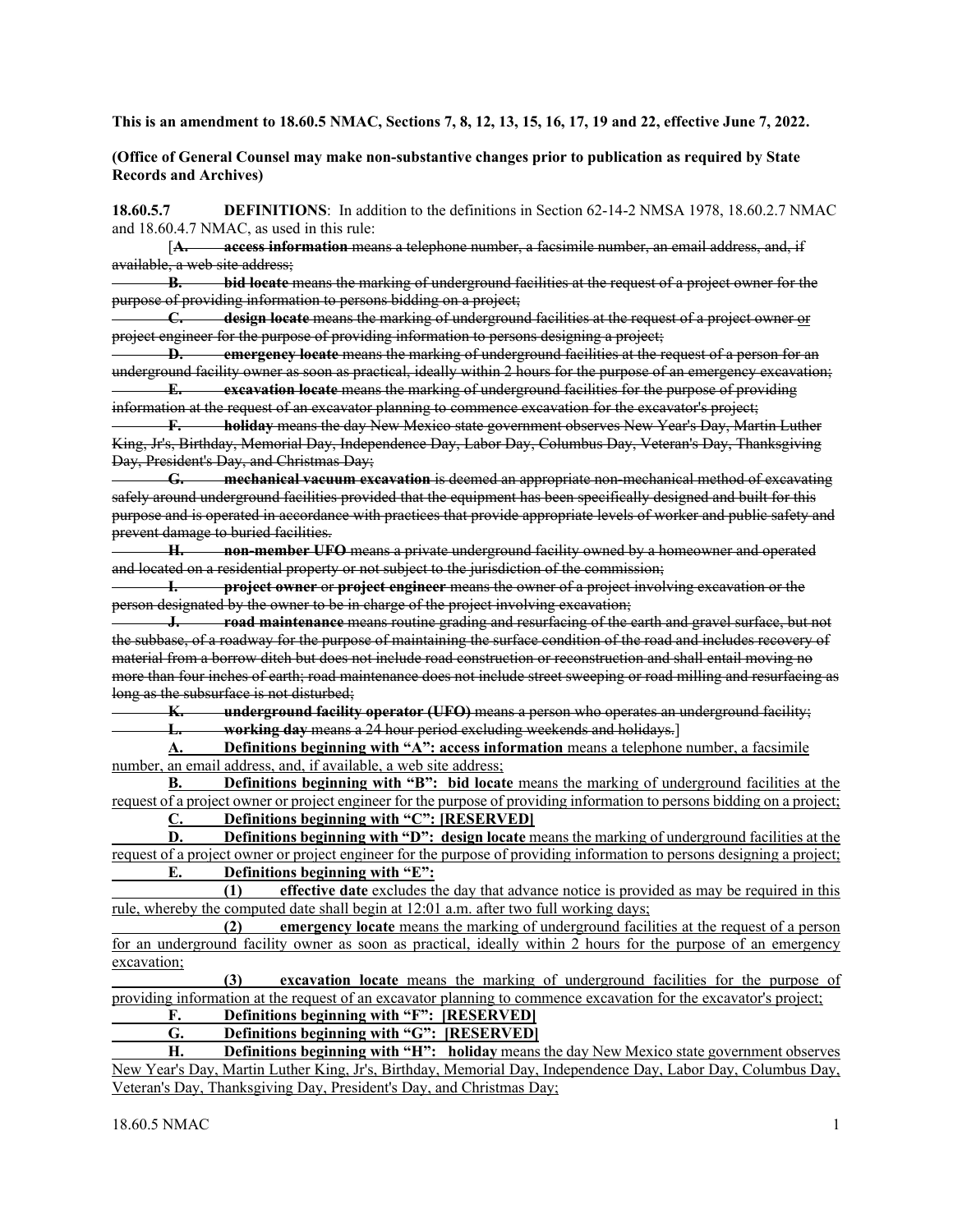**I. Definitions beginning with "I": [RESERVED]**

**J. Definitions beginning with "J": [RESERVED]**

**K. Definitions beginning with "K": [RESERVED]**

**L. Definitions beginning with "L": [RESERVED]**

**M. Definitions beginning with "M": mechanical vacuum excavation** is deemed an appropriate nonmechanical method of excavating safely around underground facilities provided that the equipment has been specifically designed and built for this purpose and is operated in accordance with practices that provide appropriate levels of worker and public safety and prevent damage to buried facilities;

**N. Definitions beginning with "N": non-member UFO** means a private underground facility owned by a homeowner and operated and located on a residential property or not subject to the jurisdiction of the commission;

## **O. Definitions beginning with "O": [RESERVED]**

 **P. Definitions beginning with "P":** 

 **(1) project engineer** means the person designated by the owner to be in responsible charge of the project involving excavation, including the design thereof, and who is licensed in accordance with Section 61-23 NMSA;

**project owner** means the owner of a project involving excavation;

#### **Q. Definitions beginning with "Q": [RESERVED]**

**R. Definitions beginning with "R": road maintenance** means routine grading and resurfacing of the earth and gravel surface, but not the subbase, of a roadway for the purpose of maintaining the surface condition of the road and includes recovery of material from a borrow ditch but does not include road construction or reconstruction and shall entail moving no more than four inches of earth; road maintenance does not include street sweeping or road milling and resurfacing as long as the subsurface is not disturbed;

### **S. Definitions beginning with "S": [RESERVED]**

**T.** Definitions beginning with "T": [RESERVED]<br>U. Definitions beginning with "U": underground

**Definitions beginning with "U": underground facility operator (UFO)** means a person who operates an underground facility;

**V. Definitions beginning with "V": [RESERVED]**

**W.** Definitions beginning with "W": working day means a full business day excluding weekends and holidays;

|  | Definitions beginning with "X": [RESERVED] |
|--|--------------------------------------------|
|  |                                            |

**Y. Definitions beginning with "Y": [RESERVED]**

**Definitions beginning with "Z": [RESERVED]** 

[18.60.5.7 NMAC - Rp, 18.60.5.7 NMAC, 1/15/2019; A/E 6/7/2022]

## **18.60.5.8 RESPONSIBILITIES OF ONE-CALL NOTIFICATION SYSTEMS**: A one-call notification

system shall:

**A.** provide toll-free access;

**B.** provide to the commission quarterly the name, contact person, and access information for each member of the one-call notification system;

**C.** notify the commission of the service area in which the one-call notification system operates;

**D.** have a written coordination agreement with other one-call notification systems operating in New Mexico;

**E.** keep a record of all locate requests, tickets, and clears for five years and make such records available to the commission upon request;

**F.** provide monthly reports to the commission, no later than the tenth of each month, with the following information:

- **(1)** average wait time for answered calls for the previous month;
- **(2)** number of calls received for the previous month;
- **(3)** number of tickets generated for the previous month;
- (**4**) number of requests by type (regular, priority, emergency) for the previous month.

**G.** report any changes in access information to the commission on or before the date the information will change;

**H.** establish a registry of non-member UFOs that voluntarily provide their contact and underground facility information for excavation purposes;

**I.** establish a positive response registry system; and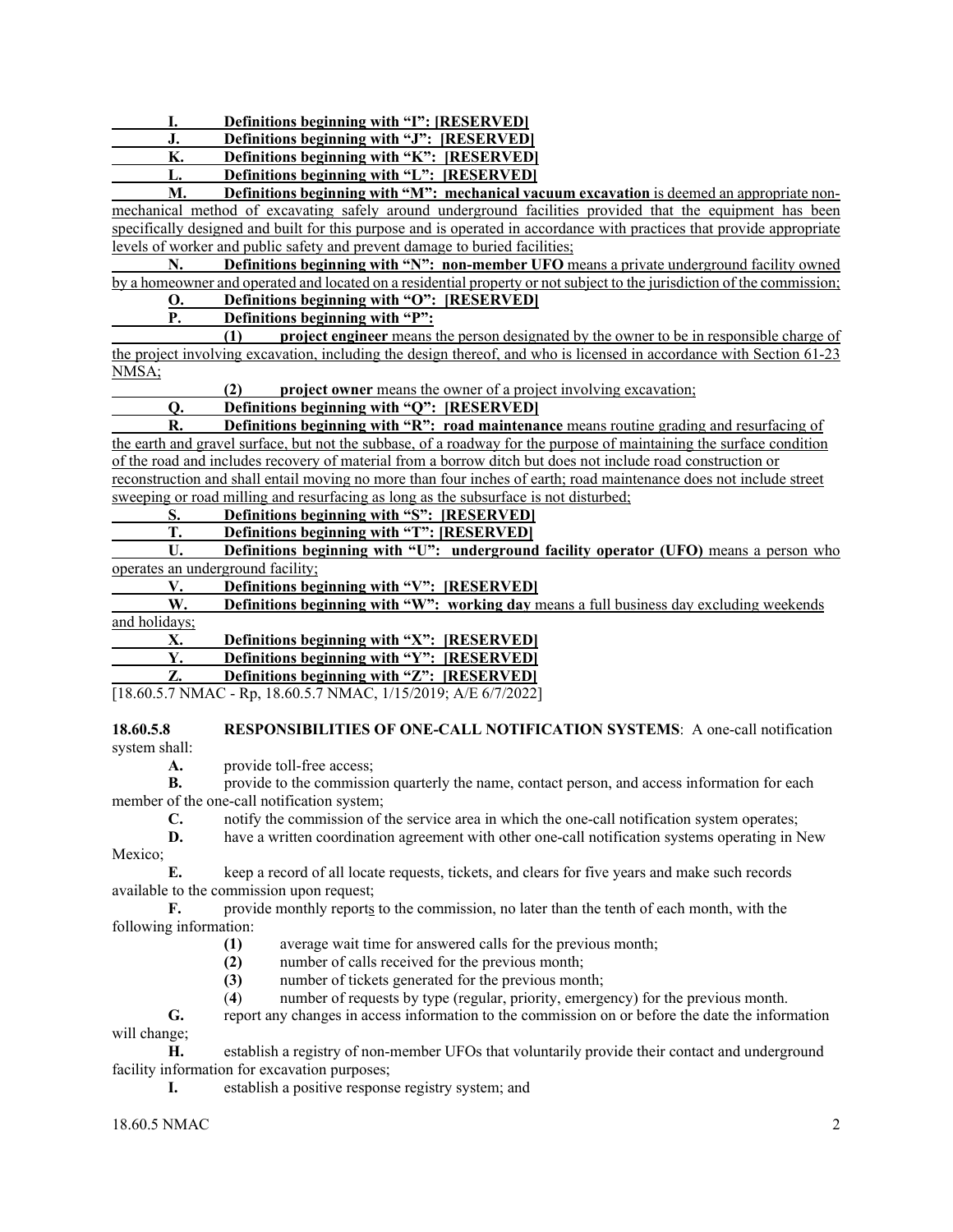**J.** inform any person who calls with a complaint that he or she may file a complaint with the commission's pipeline safety bureau, and provide the commission's pipeline safety bureau access information, if the one-call system is unable to satisfactorily resolve the matter.<br> **K** processing locate requests:

processing locate requests;

 **(1)** A one-call notification system may hold a locate request in suspension until it is complete. The one-call notification system shall contact an excavator, project owner, or project engineer within three hours to request any missing information that prevents the one-call notification system or non-member UFO from processing the request.

 **(2)** A one-call notification system shall process all complete locate requests within three hours of receipt. A one-call notification system shall deem locate requests received on a weekend or holiday, or after 4:00 p.m. on a working day, to have been received at 7:00 a.m. on the next working day and shall deem locate requests received before 7:00 a.m. on a working day to have been received at 7:00 a.m. on that working day.

 **(3)** Upon receipt of a complete conference or locate request, a one-call notification system shall issue a ticket with a unique number to the requesting person as confirmation, and shall send a ticket to all members of the system that have underground facilities in the excavation area, or notify the members by telephone. A ticket shall become effective at the date and time a one-call notification system issues a ticket number; if the ticket is for a conference, the ticket shall be marked "wide area conference," "bid conference," or "design conference," as appropriate.

 **(4)** Any person may contact the one-call notification system and request confirmation of damage reports, conferences, and locate requests.

[18.60.5.8 NMAC - Rp, 18.60.5.8 NMAC, 1/15/2019; A/E 6/7/2022]

**18.60.5.12 DESIGN AND BID LOCATE REQUESTS:** A project owner or project engineer shall request information regarding the location of underground facilities for design projects or bids in accordance with either Subsection A or B of this section, but may not switch methods once having made an election unless the existing utilities cannot be located by the UFO(s) in accordance with the requirements of applicable laws.

**A. Physical locates.**

 **(1)** A project owner or project engineer may request a design or bid locate from one-call notification systems and non-member UFOs.

 **(2)** The one-call notification system and non-member UFOs for the intended excavation area shall issue a ticket marked "bid locate" or "design locate" as appropriate.

 **(3)** UFOs shall physically mark or clear the location of underground facilities on the site through a positive response system within two full working days from the date of the ticket.

 **(4)** If one or more underground facilities have not been marked and positive response has not been provided, a project owner or project engineer shall call the one-call notification system for verification that advance notice was transmitted to the UFO and to provide notice that the underground facilities have not been located or cleared via a warning locate request. UFOs shall promptly respond to warning locate requests, ideally within two hours.

 [**(4)**]**(5)** Designers or bidders, as appropriate, shall capture data from the site within 10 working days from the end of the two day marking period.

 [**(5)](6)** A project owner or project engineer shall not request relocates or time extensions for a  $\frac{design \space or \space bid \space locate}{\mathbf{B}}$ .

### **B. Conferences.**

 **(1)** A project owner or project engineer may request a design or bid conference a minimum of two working days prior to conference from the one-call notification system and non-member UFOs for the intended excavation area and provide the proposed date, time, and location for the conference.

 **(2)** A UFO shall contact the project owner or project engineer within two working days of the issuance of the conference ticket and confirm the proposed conference schedule, and if necessary, make arrangements to reschedule the conference not to exceed five working days from the proposed conference schedule on the conference ticket. A UFO shall be physically represented at the scheduled design or bid conference.

 **(3)** The one-call notification system for the intended excavation area shall process the request as provided in Subsection K of 18.60.5.8 NMAC.

 **(4)** UFOs shall arrange to provide information to designers or bidders within a reasonable time following the conference, but not to exceed 10 working days.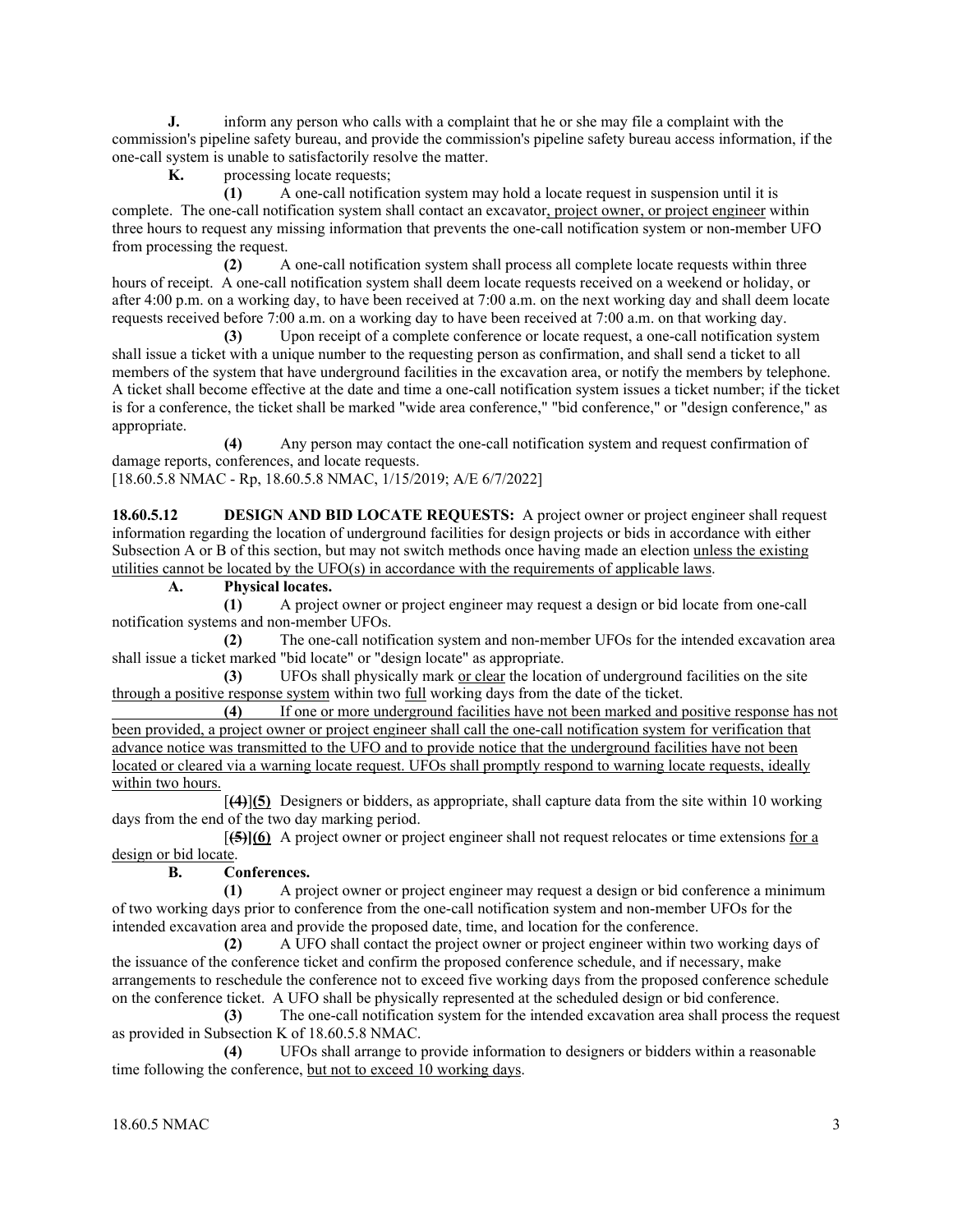**(5)** A project owner or project engineer and UFOs shall continue with utility coordination until the design is complete or bid for the project has been awarded and an excavator requests an excavation locate. [18.60.5.12 NMAC - Rp, 18.60.5.12 NMAC, 1/15/2019; A/E 6/7/2022]

#### **18.60.5.13 MARKING EXCAVATION SITES:**

**A. Excavators.** As provided under Subsection B of 18.60.5.10 NMAC, excavators shall mark all proposed excavation sites in accordance with American public works association (APWA) standards to improve communication between the excavator and UFO. In assessing administrative penalties for violation of the Excavation Damage to Pipelines and Underground Utility Lines Law, Section 62-14-1 *et seq*. NMSA 1978 and this rule, the commission may consider whether and how well an excavator marked a proposed excavation site. Premarking a site in white indicates the actual excavation site (not limits of construction) and, therefore, will supersede marking instructions provided on locate requests and be used to determine alleged violations during staff investigations. When an excavator fails to pre-mark the actual excavation site, UFOs shall mark per the spotting instructions provided on the locate request and register a positive response indicating the site was not pre-marked.

**B. UFOs.**

 **(1)** A UFO shall mark underground facilities for excavation purposes in accordance with the APWA standards.

 **(2)** A UFO shall locate and mark its underground facilities within two full working days from the effective date of the ticket in accordance with Subsection A of 62-14-5 NMSA 1978.

 **(3)** If a UFO determines it does not have underground facilities within the proposed limits of the excavation site, a UFO shall provide positive response to the one-call notification's positive response registry system and may write "clear" or "no underground facilities" and the UFO's name at the site in the appropriate color.

 **(4)** The locate markings shall be valid for 15 working days from the end of the [two day marking] advance notice period. For the purpose of excavation, a working day begins on the work to begin date and time stamped on the ticket and ends 15 working days from such date and time.

 **(5)** A UFO shall provide appropriate positive response to the one-call notification's positive response registry system for all advance notifications, including wide area, design, bid, standard, and road maintenance locate requests or conferences.

 **(6)** If a UFO fails to mark its underground facility in accordance with the requirements of applicable laws, the UFO may be liable to the excavator, project owner, and project engineer in accordance with Subsection C of 62-14-5 NMSA 1978.

[18.60.5.13 NMAC - Rp, 18.60.5.13 NMAC, 1/15/2019; A/E 6/7/2022]

#### **18.60.5.15 EXCAVATION PROCEDURES:**

**A. Pre-excavation**. Before excavating, an excavator shall determine whether all underground facilities have been marked.

 **(1)** If all underground facilities have been marked or cleared through a positive response system and the two working day advance notice marking period has expired, the excavator may begin excavating.

 **(2)** If one or more underground facilities have not been marked and positive response has not been provided, an excavator shall, prior to commencing excavation, call the one-call notification system for verification that advance notice was transmitted to the UFO and to provide notice that the underground facilities have not been located or cleared via a warning locate request. UFOs shall promptly respond to warning locate requests ideally within two hours.

**B. Excavation.**

 **(1)** If, while excavating, an excavator observes evidence that an unmarked underground facility may exist, the excavator shall, before excavating in the immediate area of such evidence:

 **(a)** make a reasonable effort to identify and contact the UFO and wait until the UFO marks or clears the immediate area of the evidence; the UFO shall mark or clear the area within two hours of contact or as expeditiously as possible if the excavation site is in a rural area;

 **(b)** expose the underground facility by non-mechanical means or mechanical vacuum excavation methods.

 **(2)** If excavation activity encroaches within 18 inches either side of a marking made by a UFO, an excavator shall, prior to excavating, expose the underground facility by non-mechanical means or mechanical vacuum excavation methods.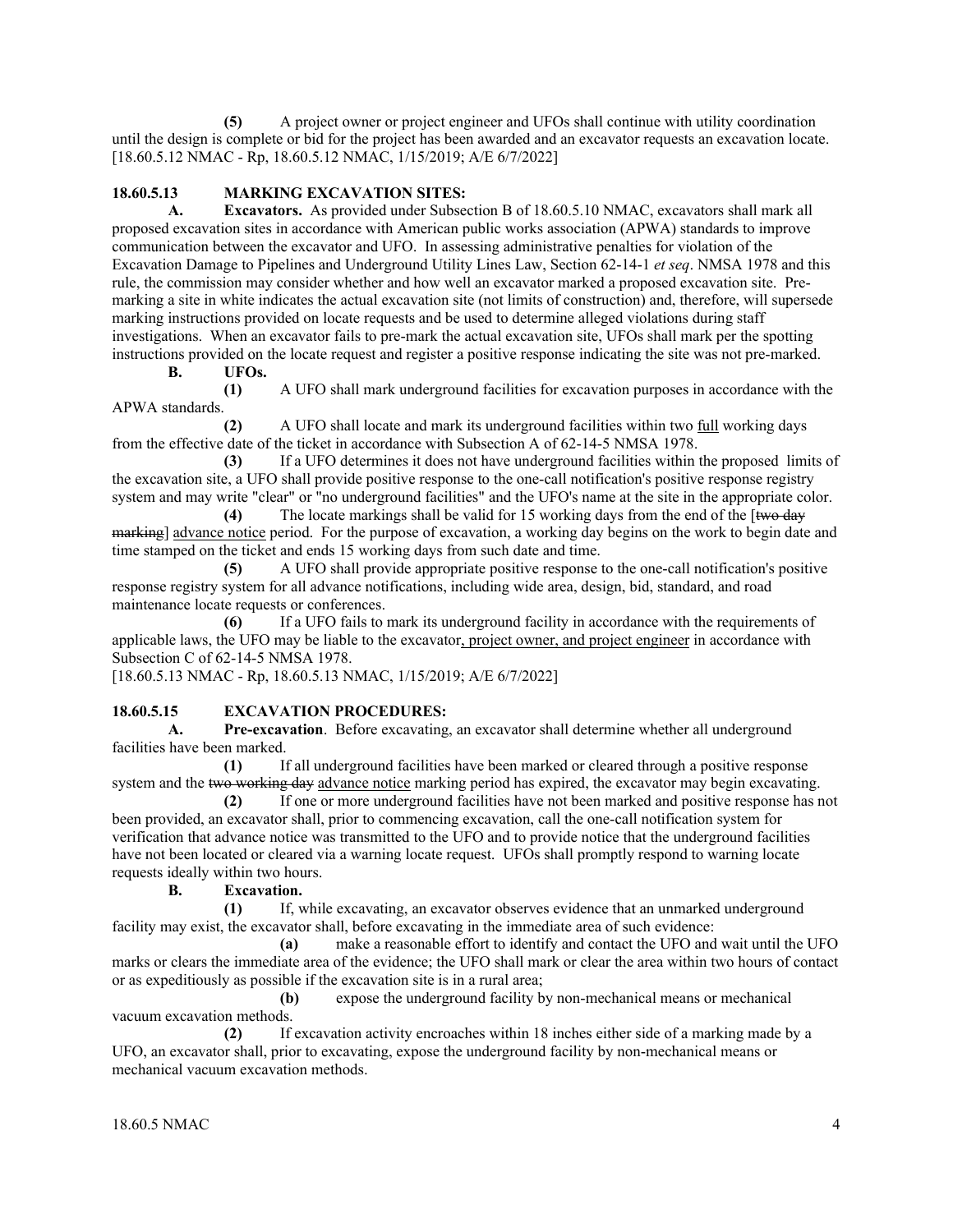**(3)** If the exact subsurface location of the underground facility or utility cannot be determined by non-mechanical means or mechanical vacuum excavation methods as required in Subparagraph (a) of Paragraph (1) and Paragraph (2) of this Subsection above, the excavator shall contact the UFO directly and UFO shall work with the excavator to locate and expose the actual subsurface location of the underground facility or utility. If the UFO must resort to performing excavation to locate the facility, the UFO shall perform such excavation within five working days of notice from the excavator. If requested, the local one-call notification center shall provide the excavator with the contact telephone number of the UFO.

 **(4)** If excavation activity cannot proceed without obliterating all or some of the markings made by a UFO, an excavator shall provide temporary offset marks or stakes to retain the information regarding the location of each UFO's underground facilities.

 **(5)** The requirement to provide positive response for a facility does not apply to the homeowner of a residential property.

 **(6)** The commission encourages excavators to notify the UFO when excavation activity will be within twenty-five feet of the actual utility marking provided or as agreed upon by a right of way encroachment agreement or permit for infrastructure identified by the UFO as critical (i.e., transmission and trunk line pipelines, fiber optic, power, 911, etc.).

**C**. **Temporary suspension of excavation activity.** If staff determines that an excavation activity is not in compliance with the requirements of this rule, and that continued noncompliance may result in injury to persons or damage to property, staff may suspend the excavation activity until the excavation activity is brought into compliance with the requirements of this rule and excavation conditions are safe. [18.60.5.15 NMAC - Rp, 18.60.5.15 NMAC, 1/15/2019; A/E 6/7/2022]

**18.60.5.16 EMERGENCY EXCAVATION AND DAMAGE REPORTING PROCEDURE:** This section applies whenever failure of or damage to underground facilities or public infrastructure requires emergency excavation as defined in Subsection E of 62-14-2 NMSA 1978 and excavation shall be promptly commenced, ideally within 24 hours.

**A. Excavators.** An excavator who damages an underground facility while excavating with mechanical or non-mechanical equipment shall exercise prudence and shall:

**(1)** stop excavating immediately;

 **(2)** call 911 if appropriate and the operator of the damaged underground facility and 811 to report the damaged facility;

 **(3)** secure the site and direct people and traffic a safe distance away from the site of the damage;

 **(4)** not leave the scene until authorized by an emergency responder or the operator of the damaged underground facility; an excavator may leave the scene without such authorization only if the excavator has made reasonable, if unsuccessful, efforts to contact the affected UFOs and has safely secured the site;

 **(5)** not resume work within an unsafe distance of the damage until authorized by the operator of the damaged underground facility.

**B. Operators of failed or damaged underground facilities.** The operator of a failed or damaged underground facility shall exercise prudence and shall:

 **(1)** immediately respond to a report of damage or failure to its underground facilities and travel to the site;

 **(2)** prior to traveling to the site or upon arrival, call the one-call notification system for the excavation area to request an emergency locate;

- (3) make the site safe and get the emergency situation under control;<br>(4) locate its own underground facilities as soon as practical, ideally
- locate its own underground facilities as soon as practical, ideally within two hours;
- **(5)** begin remedial action to restore service as soon as practical, ideally within 24 hours; and

**(6)** obtain a standard excavation locate ticket for repair work beyond resolution of the

emergency situation.

**C. Operators of failed or damaged public infrastructure.** The entity responsible for the failed or damaged public infrastructure shall:

locate;

**(1)** call the one-call notification system for the excavation area to request an emergency

 **(2)** obtain an excavation locate ticket for repair work beyond resolution of the emergency situation.

18.60.5 NMAC 5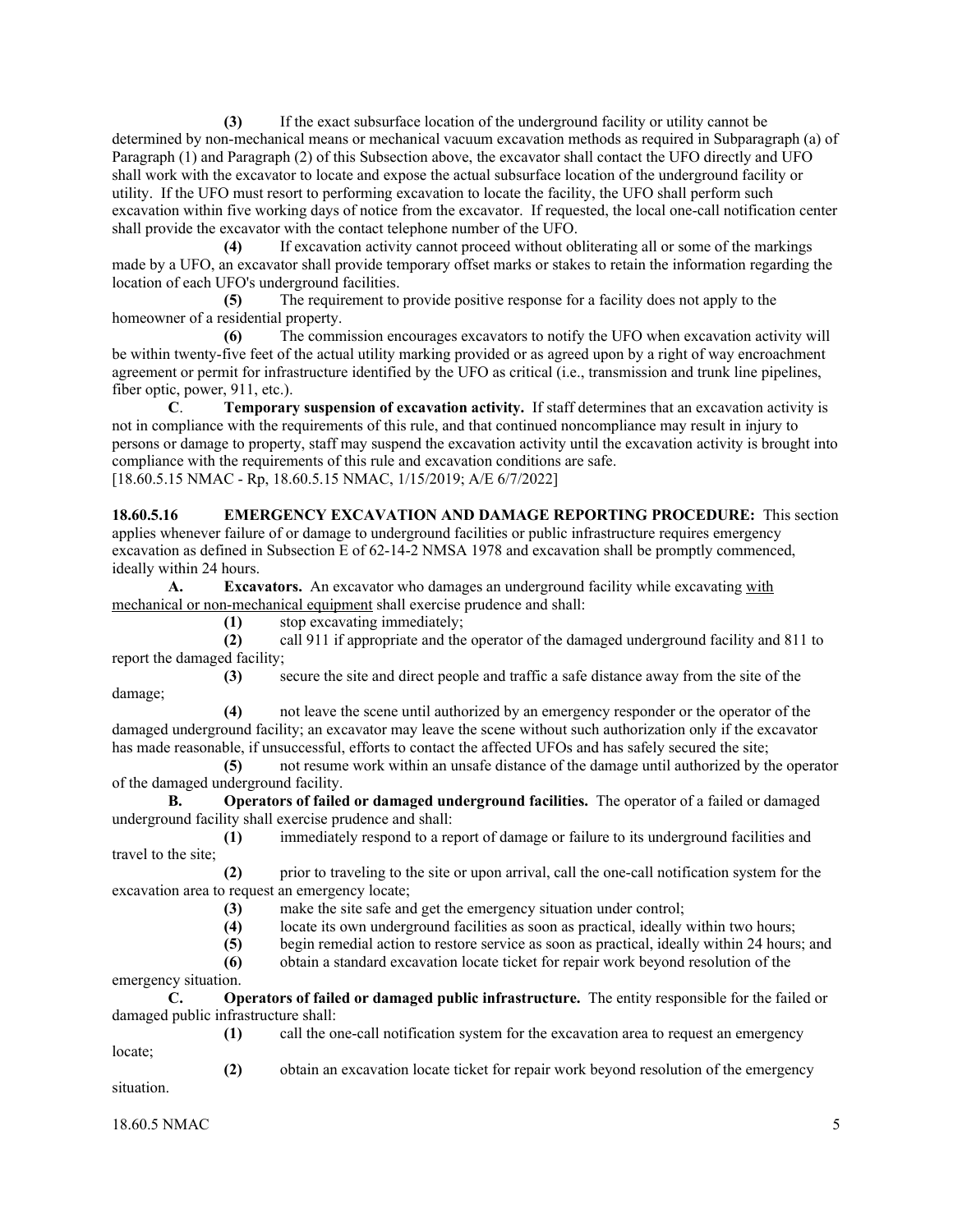**D**. **One-call notification system**. A one-call notification system shall upon request:

 **(1)** issue an emergency excavation notice which shall be valid until the emergency is resolved, or for 48 hours, whichever is longer;

**(2)** issue a notice of a reported damage to each affected UFO.

[18.60.5.16 NMAC - Rp, 18.60.5.16 NMAC, 1/15/2019; A/E 6/7/2022]

**18.60.5.17 ABUSE OF THE LAW:** A person shall be deemed to have willfully failed to comply with this rule or Chapter 62, Article 14 NMSA 1978 and shall be subject to the penalties in Section 62-14-8 NMSA 1978 if the person:

- **A.** requests a locate for an area that cannot reasonably be excavated in 15 working days;
- **B.** provides misinformation or withholds information regarding the size of an excavation area;
- **C.** requests locates that unduly burden a one-call notification system or UFO;<br>**D.** requests a locate for fraudulent reasons:
- requests a locate for fraudulent reasons;
- **E.** fails to process locate requests within the requisite timeframe;

**F.** fails to mark, or provide positive response for its underground facilities within the requisite timeframe;

**G.** fails to determine if all underground facilities have been marked or cleared;

- **H.** commences excavation prior to the expiration of the [<del>two day</del>] advance notice period;
- **I.** obliterates markings at an excavation site without providing temporary offset marks or stakes;
- **J.** alters any record relating to excavation activity;<br>**K.** fails to pre-mark the actual intended excavation
- fails to pre-mark the actual intended excavation route or site(s) as required;
- **L.** fails to report or file a report of damage within requisite time frame; or
- **M.** commits any other act that the commission determines violates Chapter 62, Article 14 NMSA 1978 or this rule.

[18.60.5.17 NMAC - Rp, 18.60.5.17 NMAC, 1/15/2019; A/E 6/7/2022]

### **18.60.5.19 ALTERNATIVE DISPUTE RESOLUTION:**

**A.** The commission encourages owners and operators of underground facilities, project owners, project engineers, and excavators to privately negotiate and settle disputes arising from excavation damage to underground facilities and construction or design expenses related to improper underground facility location.

**B.** In the event the parties are unable to resolve such disputes privately, any owner or operator of underground facilities, project owner, project engineer, or [any] excavator may request mediation or arbitration from the commission.

**C.** Staff may participate in mediation or arbitration proceedings.

**D.** In mediation and arbitration proceedings, persons shall be represented in accordance with the requirements of 18.60.4.11 NMAC.

[18.60.5.19 NMAC - Rp, 18.60.5.19 NMAC, 1/15/2019; A/E 6/7/2022]

### **18.60.5.22 WAIVER OR VARIANCE FROM RULE REQUIREMENTS:**

**A.** The commission may, in its discretion, waive or vary any requirement of this rule whenever the commission finds that such waiver or variance would be in the public interest.

**B.** An excavator, project owner, project engineer, one-call notification system, or UFO that cannot meet one or more of the requirements of this rule may petition the commission for a waiver or variance. The petition shall be in writing and shall include:

 **(1)** a list of those requirements which the excavator, project owner, project engineer, one-call notification system, or UFO wishes to have waived or varied;

 **(2)** an explanation and description of the specific conditions which prevent the requirement from being met; and,

 **(3)** a statement of steps already taken and to be taken, with projected time limits for each step, in attempting to meet the requirements.

**C.** The commission may order a hearing on the merits of the petition.

**D.** An excavator, project owner, project engineer, one-call notification system, or UFO shall be required to comply with requirements it has petitioned to have waived or varied until the commission has issued an order on the merits of the petition, unless the commission or its designee grants an interim waiver of or variance from one of more of the requirements that are the subject of the petition.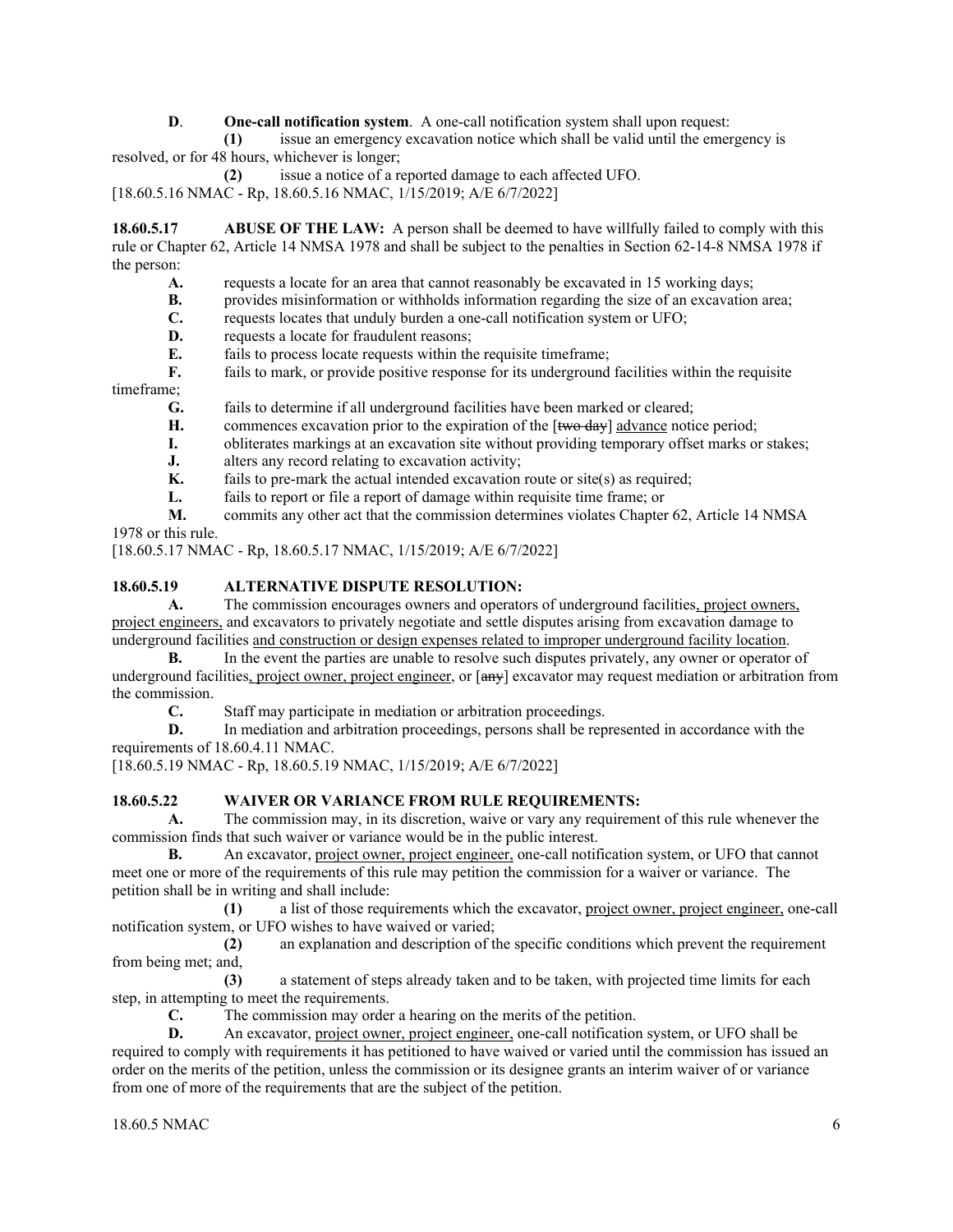[18.60.5.22 NMAC - Rp, 18.60.5.22 NMAC, 1/15/2019; A/E 6/7/2022]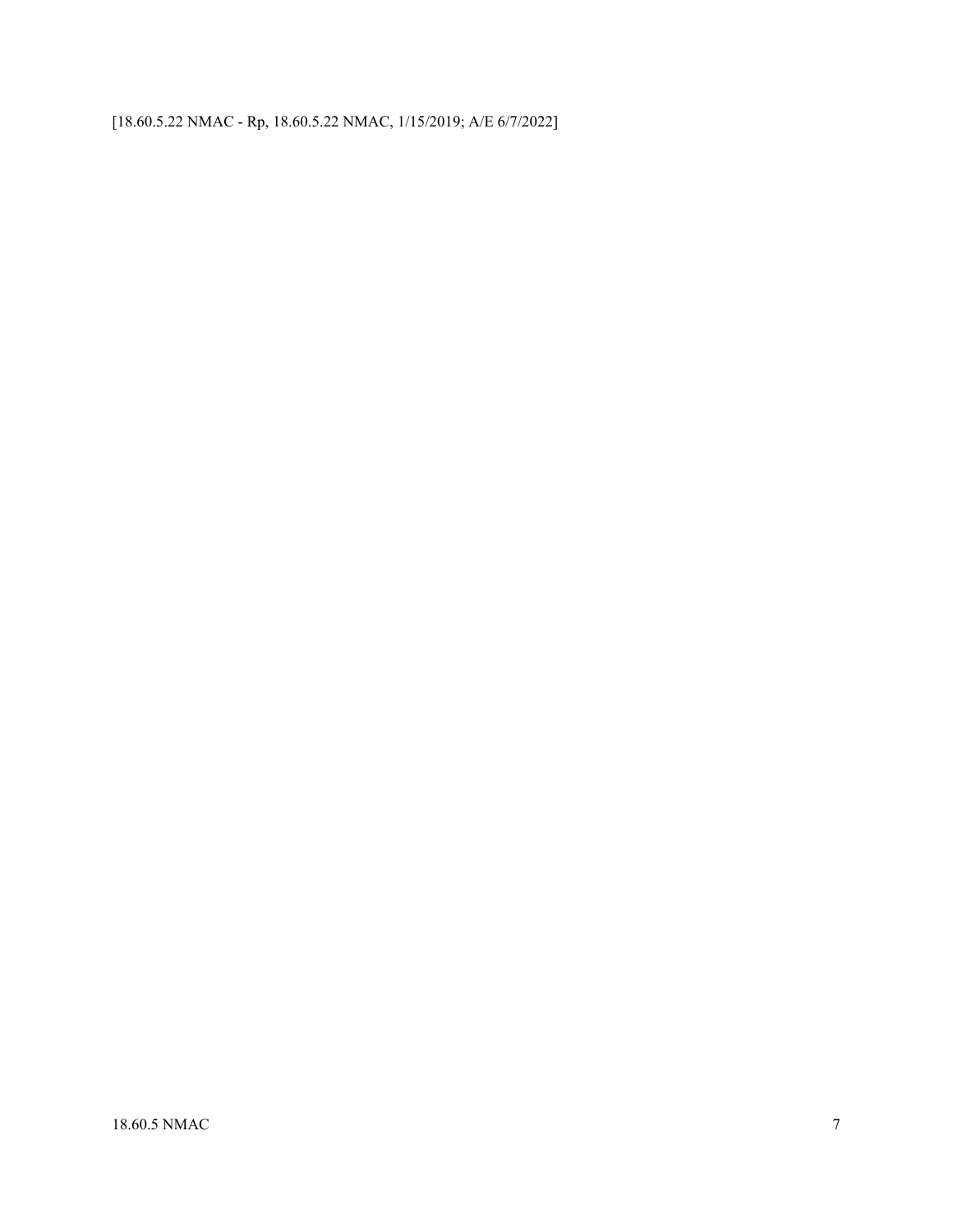#### **BEFORE THE NEW MEXICO PUBLIC REGULATION COMMISSION**

#### **IN THE MATTER AMENDING THE PIPELINE SAFETY EXCAVATION DAMAGE PREVENTION RULE 18.60.5 ) Case No. 21-00224-PL NMAC )**

**)**

#### **CERTIFICATE OF SERVICE**

**I HEREBY CERTIFY** that a true and correct copy of the foregoing **Final Order** 

**Adopting Amendments to Commission Rule 18.60.5 NMAC** was sent to the following parties

on the date indicated below:

3 Bear Delaware Operating NM LLC Aaron Martinez Abel Bazan Amit Shamgar Angela Serrano de Rivera Anthony Jeiniker Artjahmel Davis Blake Nelson Bradford Borman Brian J. Haverly Brooks Young Cal Wrangham Centurion Pipeline L.P. Chrystah Carter Conoco Phillips Company CP Energy LLC Crestwood New Mexico Pipeline LLC Danny Nichols David Black David Torres DCP Midstream, LP Dennis M. Segura Domingo Sanchez Eastern NM Natural Gas Assoc. Inc. Enterprise Products Operating, LLC Gary Sanchez George Sena Glen Blake Hans Muller Hilcorp Energy Company Holly Energy Partners IACX Roswell LLC

stephanie@3bearllc.com; aaron.w.martinez@andeavor.com; Abel Bazan@cable.comcast.com; ashamgar@eprod.com; angela.serranoderivera@nmgco.com; Anthony Jelniker@comcast.com; Artjahmel Davis@cable.comcast.com; Blake\_Nelson@comcast.com; Bradford.Borman@state.nm.us; bjh@keleher-law.com; byoung@pfcmidstream.com; cwrangham@targaresources.com; yvan ty@centurionpl.com; crcarter@paalp.com; Josh.Zavala@conocophillips.com; justin.clapper@cpenergy.com; dalton.jaus@crestwoodlp.com; danny.nichols@energytransfer.com; david.black@state.nm.us; townclerk@mountainairnm.gov; hillmad@dcpmidstream.com; dennis.segura@lacnm.us; dsanchez@nm811.org; enmnaturalgas@gmail.com; gswilliams@eprod.com; wagonmound.utilities1@gmail.com; enmnaturalgas@gmail.com; gblake@lucid-energy.com; hans.muller@state.nm.us; iellington@hilcorp.com; charles.curl@hollyenergy.com; tonyhines@iacx.com;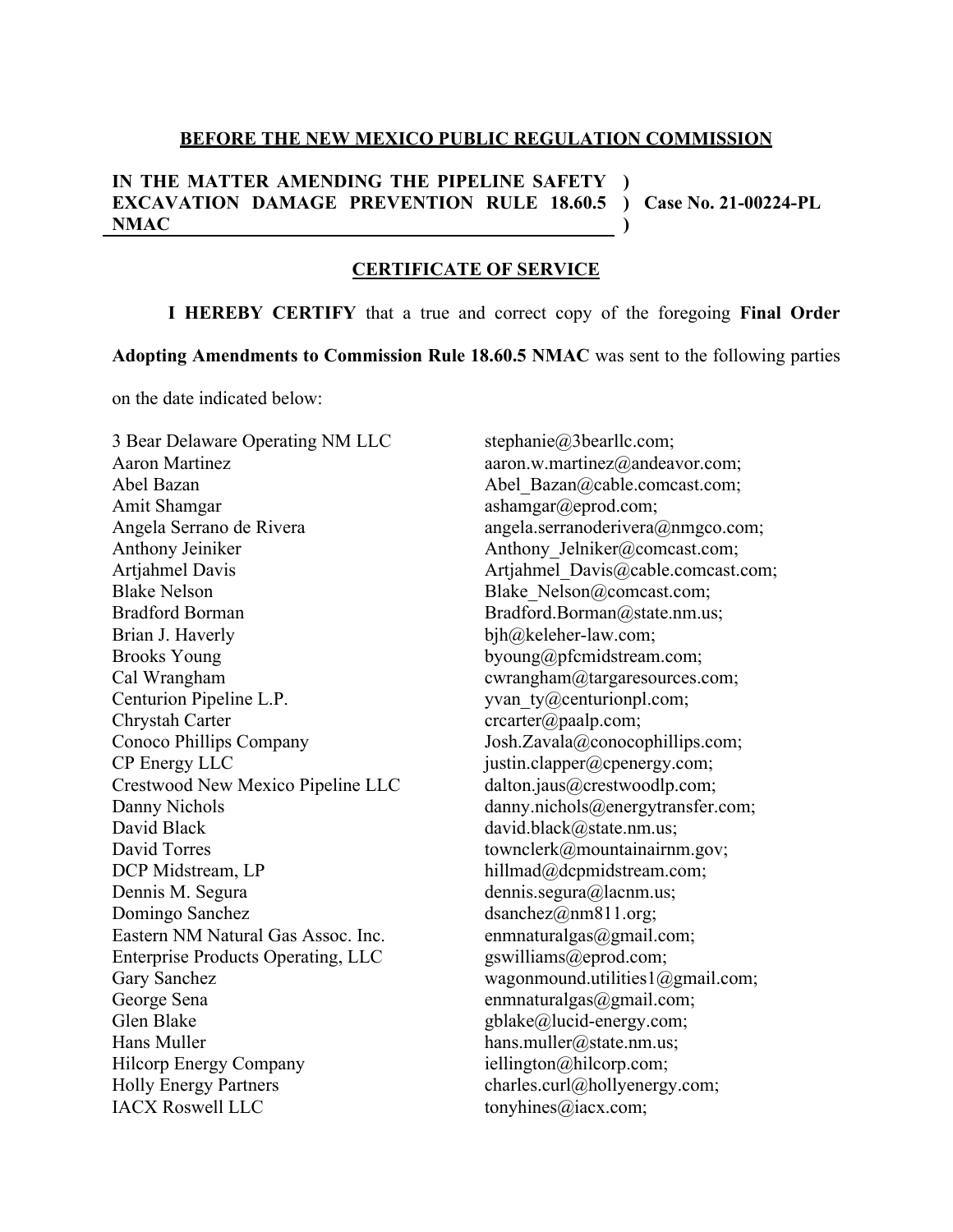Jake Daugherty Jane Jernigan Jason Lambert Jason Montoya Jim Massengill Joey Martin John Degenstein Josh Roberts Julianne Phares Kenny Lucero Kyle Davis Legacy Reserves LP Leslie Graham LM Touchdown LLC Lucid Artesia Company Lucio Garcia Mike Mendoza Mike Mortus New Mexico Gas Company Inc. Nicole V. Strauser Petroleum Fuels Co. Philana Thompson Raton Natural Gas Company Rebecca A. Carter Richard Gowens Rick Trujillo Robert Hansen Ronnie Reynolds Shri Lyer Steve Proper Thomas M. Domme Tommy Kilpatrick Village of Wagon Mound Gideon Elliot Keven Gedko Sydnee Wright Jamie Kilpatrick Jordan North Thomas Olson Kari Olson Brook Landry Villa Katie Wagner

ddaugherty@cabq.gov; jane.nmuca@gmail.com; jason.lambert@williams.com JasonN.Montoya@state.nm.us; jmassengill@cityofdeming.org; kvannatta@dfamilk.com; john.degenstein@tcr-ny.com; jroberts@stakeholderms.com; Julianne Phares@cable.comcast.com; klucero@ci.las-vegas.nm.us; coronapublicworks@plateautel.net; hloftin@legacylp.com; lgraham@zngc.com; sls@lmenergypartners.com; gblake@agaveenergy.com; lugarcia@las-cruces.org; mmendoza@trinityco2.com; Mike Mortus@cable.comcast.com; racarter@tecoenergy.com; Nicole.strauser@nmgco.com; cbell@pfcmidstream.com; pthompson@merrion.bz; david@rngcompany.com; Rebecca.carter@nmgco.com; richardgowens@usicllc.com; rtrujillo@socorronm.gov; rhansen@prgconsulting.net; ronnie@emwgas.org; shri.iyer@tcr-ny.com; Steve\_Proper@cable.comcast.com; tmd@jhkmlaw.com; tommy@wtkonsulting.com; deputyclerkwagonmound@gmail.com; gelliot@nmag.gov; kgedko@nmag.gov; swright@nmag.gov; jamie@wtkonsulting.com; jnorth@targaresources.com; tolson@montand.com; kolson@montand.com; brook.villa@lumen.com; katie.wagner@lumen.com;

**DATED** this 5<sup>th</sup> day of May, 2022.